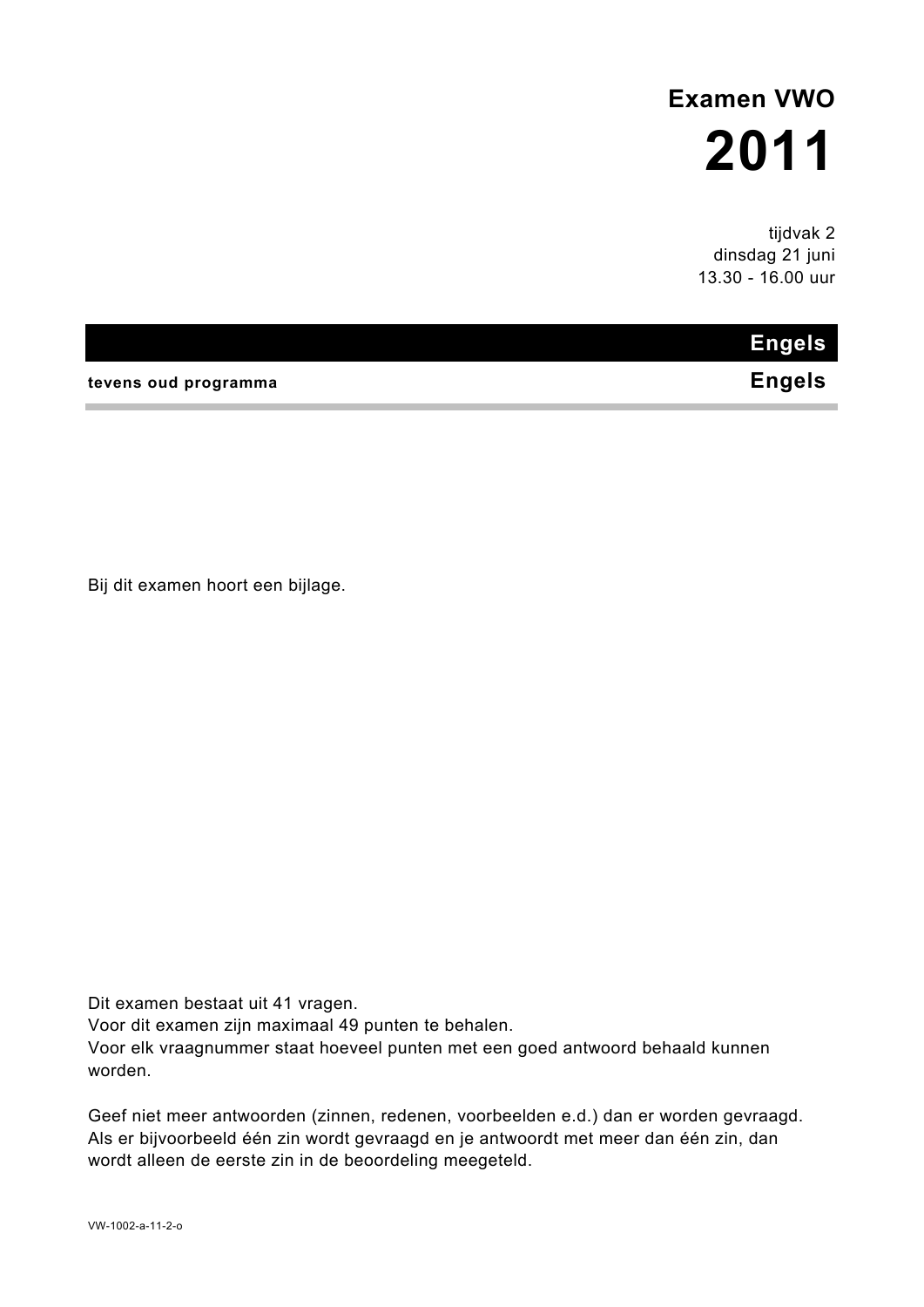*Let op: beantwoord een open vraag altijd in het Nederlands, behalve als het anders is aangegeven. Als je in het Engels antwoordt, levert dat 0 punten op.* 

#### **Tekst 1 What makes your brain cells tick?**

"The work … for 2005." (eerste zin)

- 1p **1** Wat was de ontdekking van Dr Rodrigo?
- 1p **2** Which of the following fits the gap in the text?
	- **A** For example
	- **B** Furthermore
	- **C** Nevertheless
	- **D** Therefore

#### **Tekst 2 A taste for milk**

"Today more than 90 per cent of Europeans can digest milk." (subtitle)

- 1p **3** Which of the following lines contain the explanation for this phenomenon?
	- **A** Lines 18-21 ("For the … reach adulthood.")
	- **B** Lines 21-24 ("This happens … switched off.")
	- **C** Lines 28-31 ("To determine … for life")
	- **D** Lines 36-38 ("the sequence … Neolithic individuals")

#### **Tekst 3 What are the options for green smokers?**

- 3p **4** Geef van elk van de onderstaande beweringen aan of deze wel of niet in overeenstemming is met de inhoud van de tekst.
	- 1 Replacing tobacco crops with food crops could help in solving the global hunger problem.
	- 2 Each tobacco company has its own ecological policy, disregarding the need for global co-operation.
	- 3 The tobacco industry has greatly expanded its market by moving to the developing world.
	- 4 The production of roll-up cigarettes is environmentally friendly.
	- 5 The tobacco industry has turned to growing organic tobacco in order to survive.
	- 6 Green smokers are under the illusion that they contribute to a sustainable environment.

Noteer het nummer van elke bewering, gevolgd door "wel" of "niet".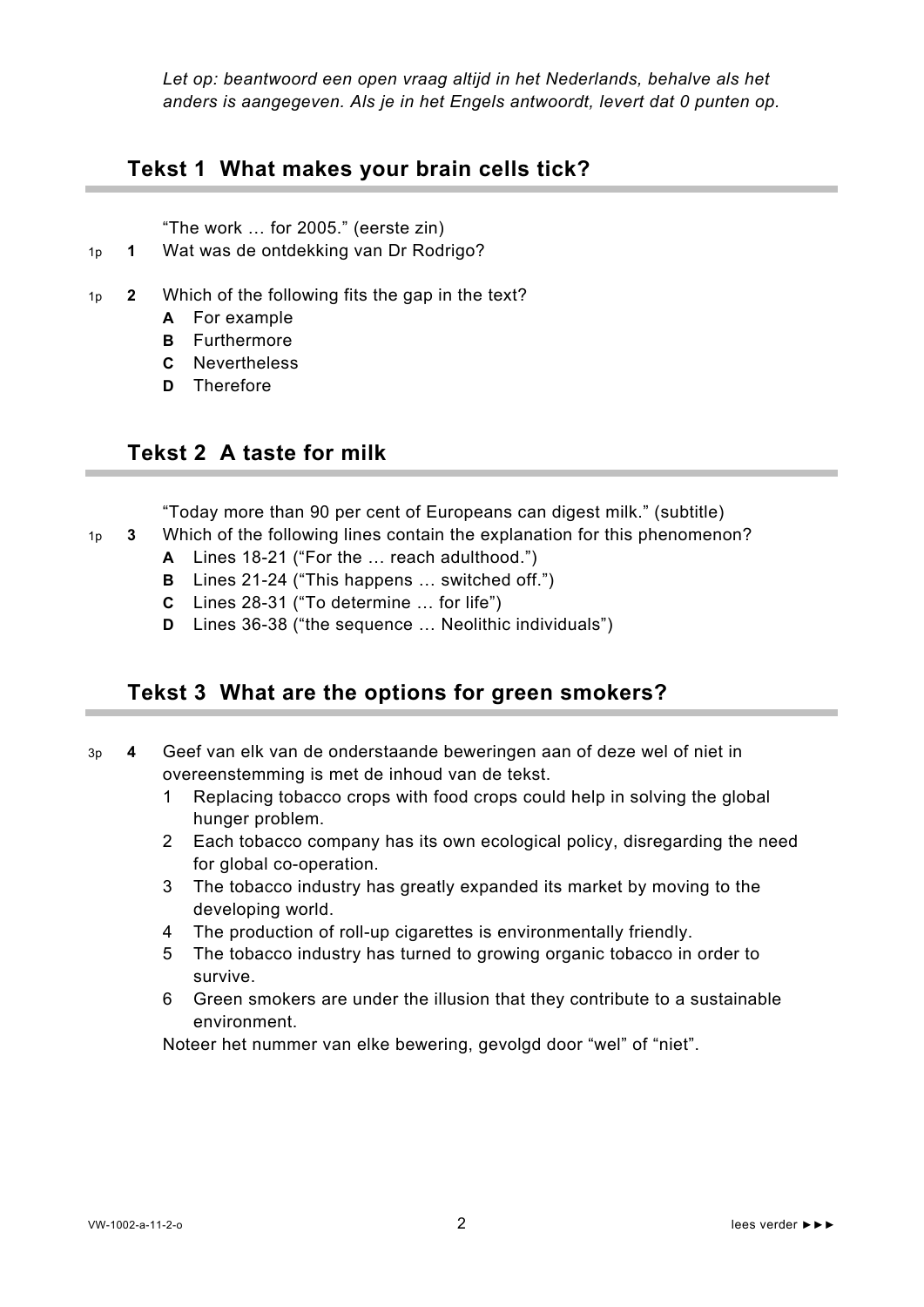- 2p **5** Geef van elk van de volgende beweringen aan of deze wel of niet overeenkomt met wat Tim Parks schrijft in de alinea's 1 en 2.
	- 1 With every new book he hopes to find confirmation for its lack of appeal.
	- 2 Experience has taught him to distrust books that other people try to force on him.
	- 3 His own misgivings against the book by Calasso made him unwilling to get involved in it.
	- 4 He assumed that the wordiness and length of the book by Calasso would prove to be an obstacle for him.

Noteer het nummer van elke bewering, gevolgd door "wel" of "niet".

- 1p **6** In welk tekstgedeelte, bestaande uit 2 zinnen, gebruikt Tim Parks beeldspraak om het beeld te beschrijven dat het lezen van Calasso's boek bij hem oproept? Citeer de eerste twee én de laatste twee woorden van dit tekstgedeelte.
- 1p **7** What did Tim Parks acknowledge after he had finished translating Calasso's book?
	- **A** Modern man still has a lot to learn from the ancient Greeks.
	- **B** Storytelling has kept its fascinating character throughout the ages.
	- **C** The ancient Greeks' view of the world was just as subtle as man's world today.
	- **D** There has been little progress in civilisation since the days of ancient Greece.

Aan het slot van zijn artikel beschrijft Tim Parks twee effecten die het lezen en vertalen van Calasso's boek op hem hebben gehad.

2p **8** Welke twee?

### **Tekst 5**

- 1p **9** Which of the following fits the gap in paragraph 1?
	- **A** came up with evidence
	- **B** established a template
	- **C** introduced an ideology
- 1p **10** Which of the following does **not** apply to the examples in paragraph 3?
	- **A** On the surface they appear to have little to do with economics.
	- **B** They are meant to illustrate the curious ways in which people may behave.
	- **C** They contribute towards people's interest in Levitt's book.
- 1p **11** Which of the following fits the gap in paragraph 4?
	- **A** Both Harford and Frank choose the opposite direction
	- **B** Both Harford and Frank have taken an original approach
	- **C** Both Harford and Frank have taken this to heart
	- **D** Both Harford and Frank stick to their own view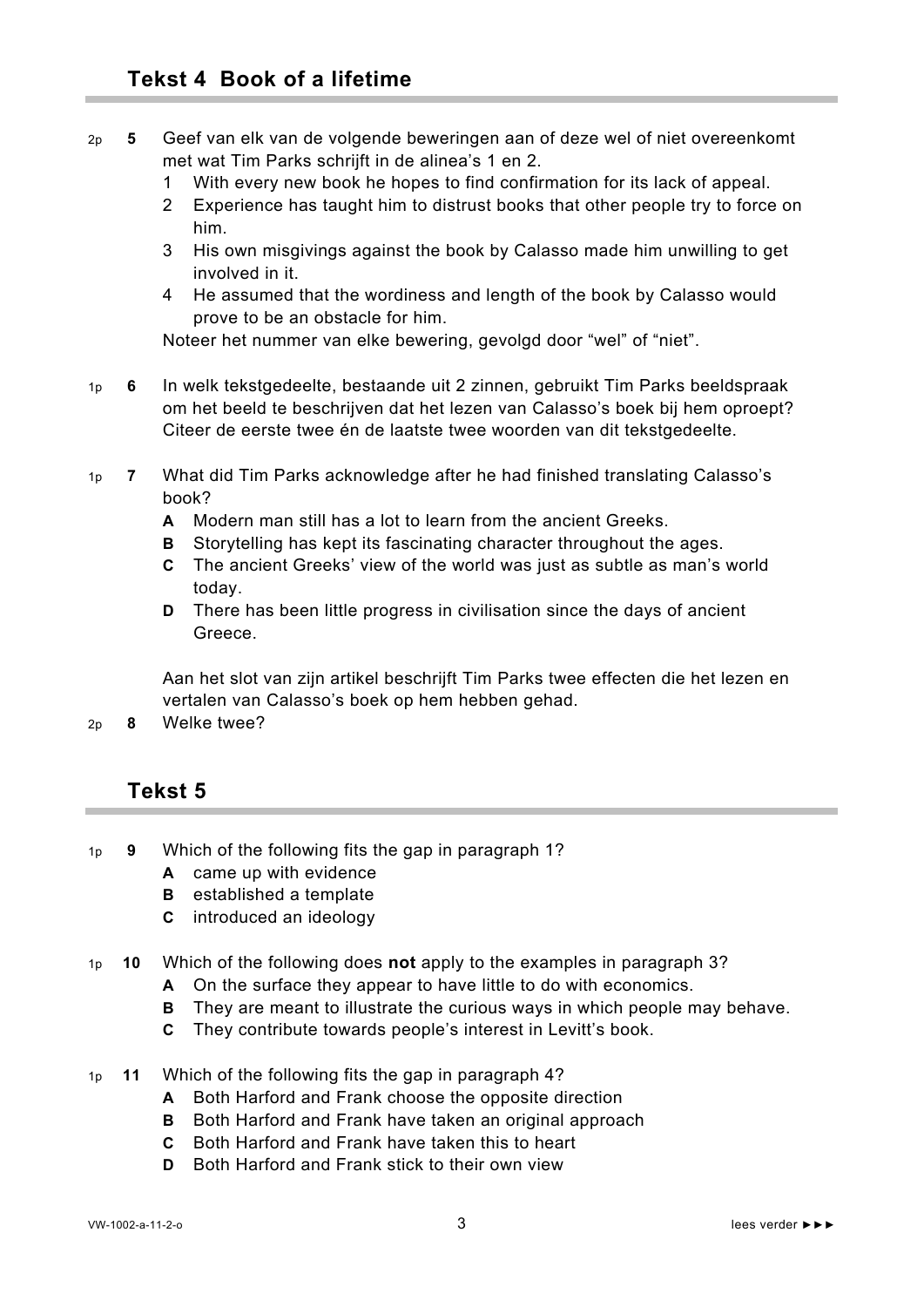- 1p **12** Which of the following fits the gap in paragraph 5?
	- **A** explain
		- **B** frustrate
		- **C** obey
- 1p **13** Which of the following can be concluded about the writer of the article from paragraph 6?
	- **A** He believes that Harford's theory has little to do with economics.
	- **B** He is clearly impressed with Harford's new theory.
	- **C** He is sceptical about the theories discussed by Frank and Harford.
	- **D** He wishes to avoid giving the wrong impression of the books by Frank and Harford.
- 1p **14** Which of the following fits the gap in paragraph 8?
	- **A** It's admirable
	- **B** It's enough
	- **C** It's hardly likely
	- **D** It's logical
- 1p **15** Which of the following statements about "Behavioural economists" is true according to paragraphs 9 and 10?
	- **A** They approve of economic models based on equality and solidarity.
	- **B** They argue that preferences are not likely to change, even if people know better.
	- **C** They believe people are capable of taking actions which are not in their own best interests.
	- **D** They consider altruism the most profitable economic basis.
- 1p **16** To which of the following does "it" in the last line refer?
	- **A** "virtuous motivation" (paragraph 10)
	- **B** "the 'knaves principle'" (paragraph 10)
	- **C** "the non-individualist way of life" (paragraph 11)
	- **D** "the Amish people" (paragraph 11)

#### **Tekst 6 Hail Linnaeus**

- 2p **17** Geef van elk van de volgende beweringen aan of deze wel of niet in
	- overeenstemming is met de inhoud van de alinea's 1 en 2.
	- 1 Linnaeus' reputation helped to establish economics as a proper science.
	- 2 Linnaeus saw his classification of the natural world as a tool for economic growth.
	- 3 Linnaeus devised his classification system in order to demonstrate his view that man was at the top of the natural hierarchy.
	- 4 Linnaeus' scientific achievements were hardly recognised in his time, when exploration and trade were at the forefront.

Noteer het nummer van elke bewering, gevolgd door "wel" of "niet".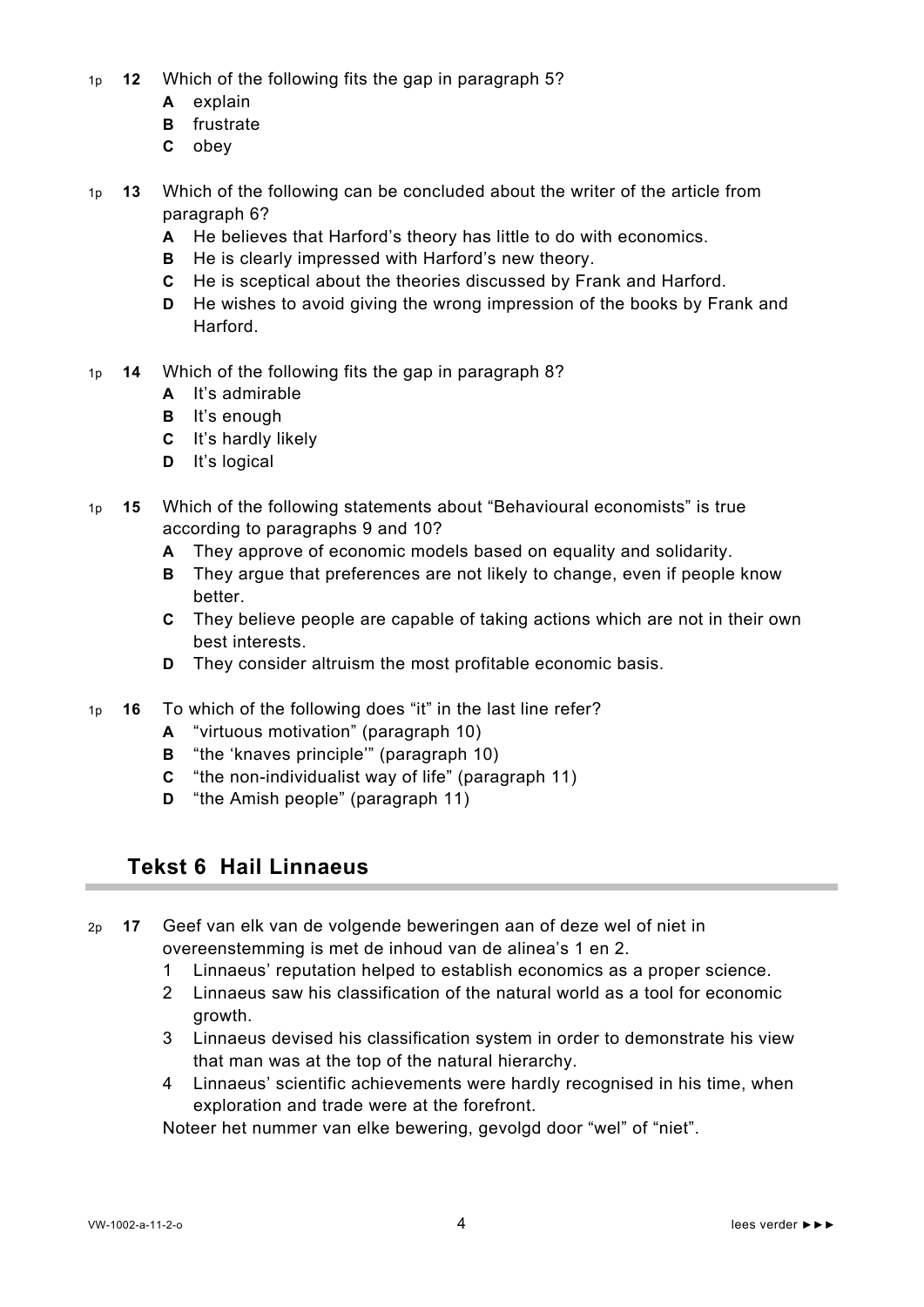- 1p **18** Why does the writer quote John Maynard Keynes (paragraph 3)? To make clear that
	- **A** a well-organised society is founded upon a stable currency.
	- **B** damage to Linnaeus' classification system would also unbalance society.
	- **C** just as the monetary system, Linnaeus' system can be subject to inflation.

2p **19** Waardoor nam het aantal diersoorten toe tot aan circa 1965, en waardoor nam dit aantal opnieuw toe vanaf circa 1985? *Vul de volgende zin aan:*  Tot circa 1965 …..; vanaf circa 1985 ..…

1p **20** Which of the following is suggested about taxonomists in paragraph 5?

- **A** They may be allowing their judgement to be influenced by pressure from outside their discipline.
- **B** They may be giving preference to animals that are on the verge of extinction.
- **C** They may be too confident as to what really constitutes a species.
- **D** They may be trying to conceal their past mistakes.

"upgrading" (halverwege alinea 6)

- 1p **21** Welk verschijnsel wordt hiermee bedoeld?
- 1p **22** What risk do conservationists run with "this strategy" (paragraph 7, first line)?
	- **A** The distinction between species and subspecies might be blurred once and for all.
	- **B** The public might no longer be responsive to warnings of imminent species extinction.
	- **C** They might not be able to keep track of the number of elephants in the wild.
- 1p **23** What is the point made in paragraph 8?
	- **A** Differentiation of species cannot be done by comparing DNA alone.
	- **B** Manipulation of DNA test results has made these unreliable.
	- **C** Selective interpretation of DNA data may determine whether or not a species is granted protection.
	- **D** The natural environment of a species determines the way in which its DNA evolves.
- 1p **24** What does "their currency" (at the end of paragraph 9) refer to?
	- **A** The endangered species that survive.
	- **B** The financial reward of continuing Linnaeus' work.
	- **C** The original concept of species.
	- **D** The present-day use of Linnaeus' classification system.
- 1p **25** Which of the following reflects the message of the article as a whole?
	- **A** The lack of clarity in the science of taxonomy should not be exploited on opportunist grounds.
	- **B** The science of taxonomy as practised by Linnaeus has lost its appeal to self-respecting scientists.
	- **C** The science of taxonomy has become unreliable since it started taking evolution into account.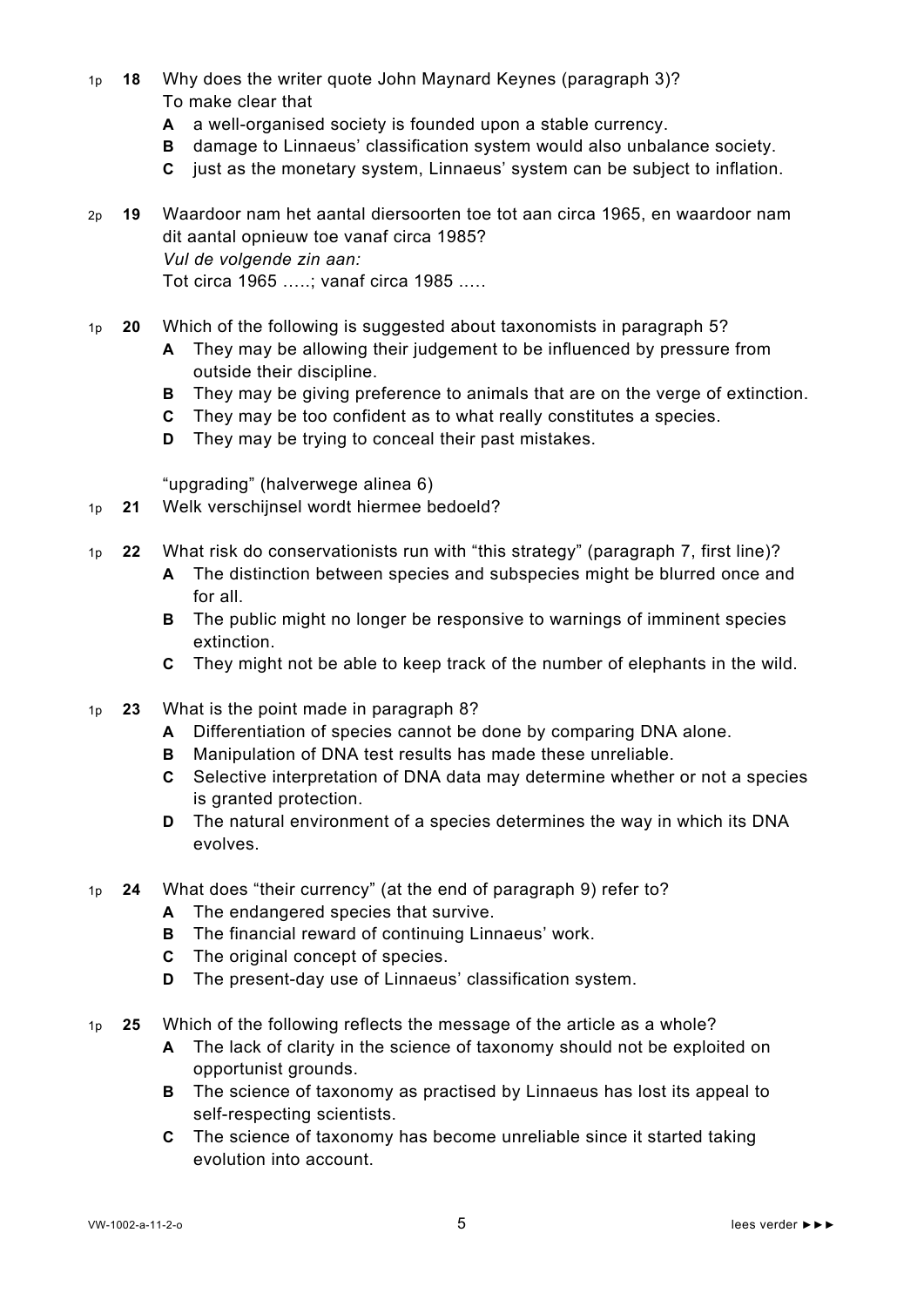- 1p **26** What does the writer bring up for discussion in paragraph 1?
	- **A** The effect of statistics on the public's perception of crime.
	- **B** The emotional response of the public to horrendous crime.
	- **C** The increase in the attention paid by the media to prison conditions.
	- **D** The view that crime is all around and goes largely unpunished.
- 2p **27** Geef voor elk van de volgende beweringen over John Reid aan of deze wel of niet in overeenstemming is met de inhoud van de alinea's 2 en 3.
	- 1 He ignores existing policies for the sake of appearing tough on crime.
	- 2 He leans towards a legally questionable proposal.
	- 3 He turns a deaf ear to those who regard Britain as unsafe.
	- 4 He thinks that Britain's criminal justice system needs radical transformation. Noteer het nummer van elke bewering, gevolgd door "wel" of "niet".
- 1p **28** What is the main aim of paragraph 3?
	- **A** To counter the idea that the writer is soft and out of touch with reality.
	- **B** To criticise Dr Reid for misinterpreting the laws on crime and punishment.
	- **C** To demonstrate that Dr Reid is unduly afraid of getting a bad press.
	- **D** To suggest the framework for a fair and decent criminal justice system.
- 1p **29** What does the writer imply when telling the reader to "Forget ... involves." (paragraph 4)?
	- **A** By definition prison is an inhumane institution.
	- **B** Civil liberties ought not to be ruthlessly ignored.
	- **C** Human rights can in certain cases be rightly suspended.
- 1p **30** With which of the people mentioned in paragraph 4 does the writer agree?
	- 1 "One contributor"
	- 2 Juliet Lyon
	- 3 "the programme's second contributor"
	- **A** Only 1.
	- **B** Only 2.
	- **C** Only 3.
	- **D** Only 1 and 2.
	- **E** Only 2 and 3.
- 1p **31** What is "the paradox" (paragraph 5)?
	- **A** Imprisonment leads to an increase in crime in the end.
	- **B** Only severe prison sentences can reduce crime.
	- **C** The lower the crime rate, the more criminality will be met with severe punishment.
	- **D** The threat of imprisonment does not deter hard criminals.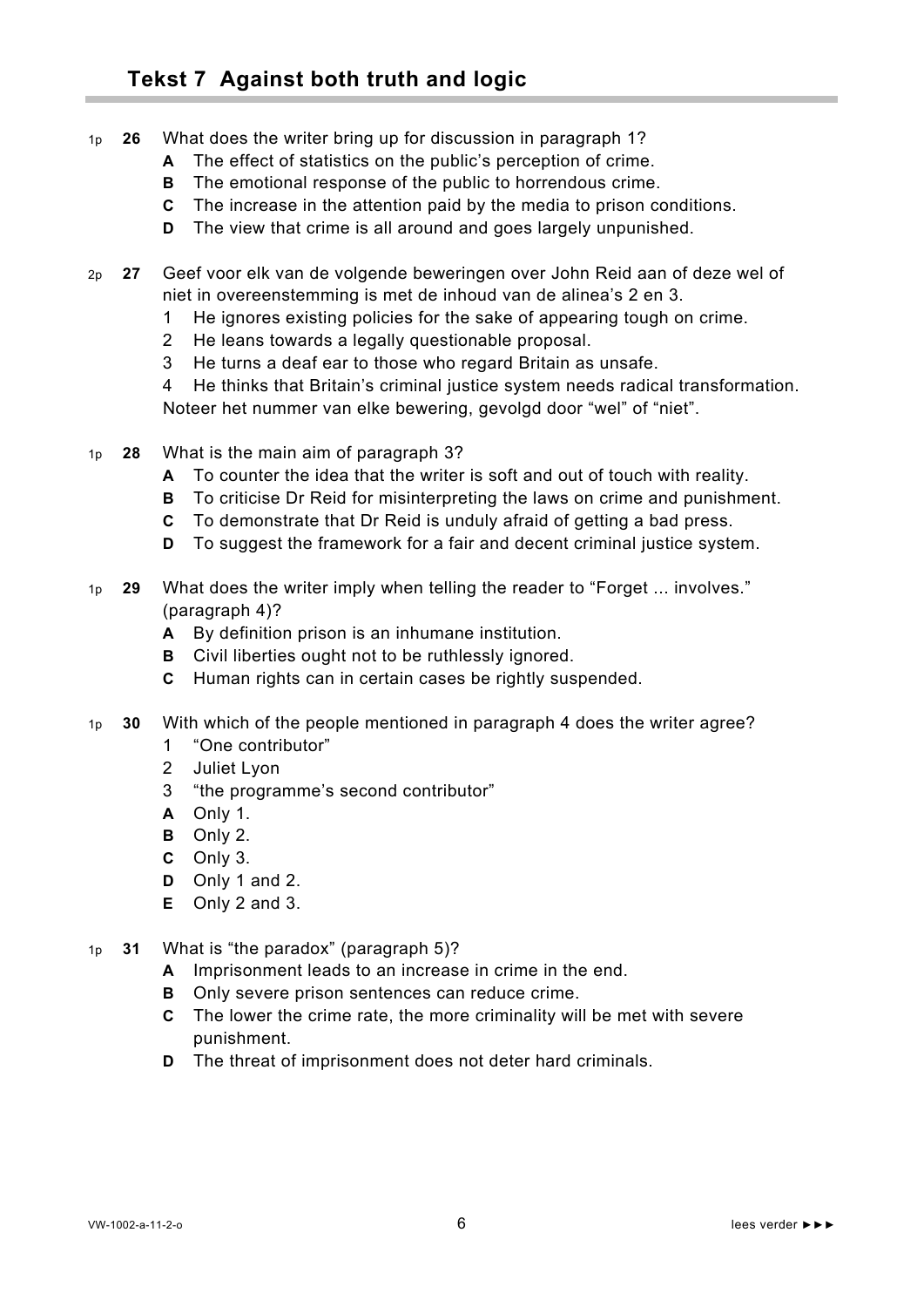At the end of paragraph 6 Roy Hattersley states regretfully: "Oh, for a home secretary who was not so obviously well equipped to occupy that role."

- 1p **32** Which of the following does he mean by "that role"? The role of someone who
	- **A** is committed to reducing crime by methods other than tougher policies.
	- **B** makes sure that prisoners are subjected to a tough regime.
	- **C** takes a tough stance on crime and punishment.
	- **D** takes proper care of both prisoners and prison workers.
- 1p **33** Which of the following fits the gap at the end of the text?
	- **A** is faced with the daunting task of reforming the prison system
	- **B** is more interested in remaining in power than in reducing crime
	- **C** will be damaged by a lie that it has helped to promote
	- **D** will lose the next elections unless it succeeds in reducing crime

#### **Tekst 8 Vaccines for all**

2p **34** Geef van elk van de volgende stellingen aan of deze wel of niet in overeenstemming is met de inhoud van alinea 1.

- 1 Science has now made it possible to follow bird flu from its earliest stages.
- 2 Nowadays epidemics tend to spread more widely, with more serious implications.
- 3 Investigation into bird flu is being hampered by issues outside the scope of science.
- 4 Scientists are on the brink of discovering the know-how to put an end to bird flu.

Noteer het nummer van elke stelling, gevolgd door "wel" of "niet".

- 1p **35** Which of the following is true, judging from paragraphs 2 and 3?
	- **A** At present the bird flu vaccine is still far from effective.
	- **B** Indonesia is powerless to stop the bird flu from spreading past its borders.
	- **C** Indonesia is using the bird flu virus as a negotiating tool.
	- **D** Poor people are more susceptible to bird flu than rich people are.
- 1p **36** What is the function of "and a … its heart" (at the beginning of paragraph 4)?
	- **A** To indicate the deeper problem underlying the impasse mentioned in the same paragraph.
		- **B** To point to the consequences of the impasse mentioned in the same paragraph.
		- **C** To shed new light on the risks involved in the impasse mentioned in the same paragraph.

#### **Let op: de laatste vragen van dit examen staan op de volgende pagina.**